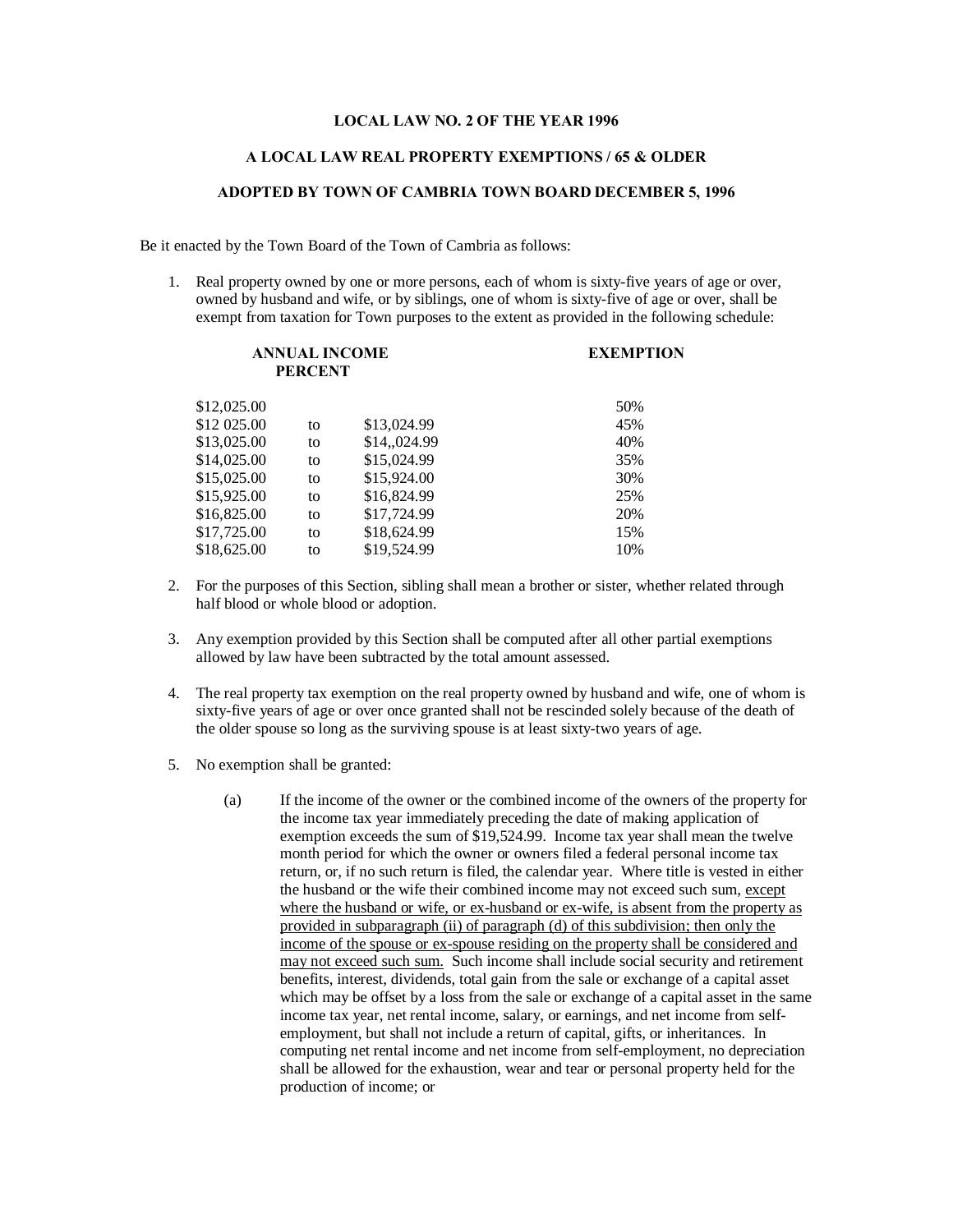- (b) Unless the title of the property shall have been vested in the owner or one of the owners of the property for at least twenty-four consecutive months prior to the date of making application for exemption; provided, however, that in the event of the death of either a husband or wife in whose name title of the property shall have been vested at the time of death and then becomes vested solely in the survivor by virtue of devise by or devise by or descent from the deceased husband or wife, the time of ownership of the property by the deceased husband or wife shall be deemed also a time of ownership by the survivor and such ownership shall be deemed continuous for the purposes of computing such period of twenty-four consecutive months. In the event of a transfer by either a husband or wife to the other spouse of all or part of the title to the property, the time of ownership of the property by transferor spouse shall be deemed also a time of ownership by the transferee spouse and such ownership shall be deemed continuous for the purposes of computing such period of twenty-four consecutive months. Where property of the owner or owners has been acquired to replace property formerly owned by such owner or owners taken by eminent domain or other involuntary proceeding, except a tax sale, the period of ownership of the former property shall be combined with the period of ownership of the property for which application is made for exemption and such periods of ownership shall be deemed to be consecutive for purposes of this section. Where a residence is sold and replaced with another within one year and both residences are within the state, the period of ownership of both the properties shall be deemed consecutive for purposes of the exemption from taxation by a municipality within the state granting such exemption. Where the owner or owners transfer title to property which, as of the date of transfer, was exempt from taxation under the provision of this section, the reacquisition of the title by such owner or owners within nine months of the date of transfer shall be deemed to satisfy the requirement of this paragraph that the title of the property shall have been vested in the owner or one of the owners for such period of twenty-four consecutive months. Where, upon or subsequent to the death of an owner or owners, title to property which, as of the date of such death was exempt from taxation under such provisions, becomes vested, by virtue of devise or descent from the deceased owner or owners, or by transfer by any other means within nine months after such death, solely in a person who, at the time of such death, maintained such property as a primary residence, the requirement of this paragraph that the title of the property shall have been vested in the owner or one of the owners for such period of twenty-four consecutive months shall be deemed satisfied; or
- (c) Unless the property is used exclusively for residential purposes; provided, however, that, in the event any portion of such property is not so used exclusively for residential purposes but is used for other purposes, such portion shall be subject to taxation and the remaining portion only shall be entitled to the exemption provided by this section; or
- (d) Unless the real property is the legal residence of and is occupied in whole or in part by owner or by all the owners of the property; except where (i) an owner is absent from the residence while receiving health related care as an inpatient of a residential health care facility, as defined in section two thousand eight hundred one of the Public Health Law, provided that any income accruing to that person shall only be income only to the extent that it exceeds the amount paid by such owner, spouse, or co-owner for care in that facility, and provided further, that, during such confinement, such property is not occupied by other than the spouse or co-owner of such owner; or (ii) the real property is owned by a husband an/or wife, or an exhusband and/or ex-wife, and either is absent from the residence due to divorce, legal separation, or abandonment and all other provisions of this section are met, provided that, where an exemption was previously granted when both resided on the property,